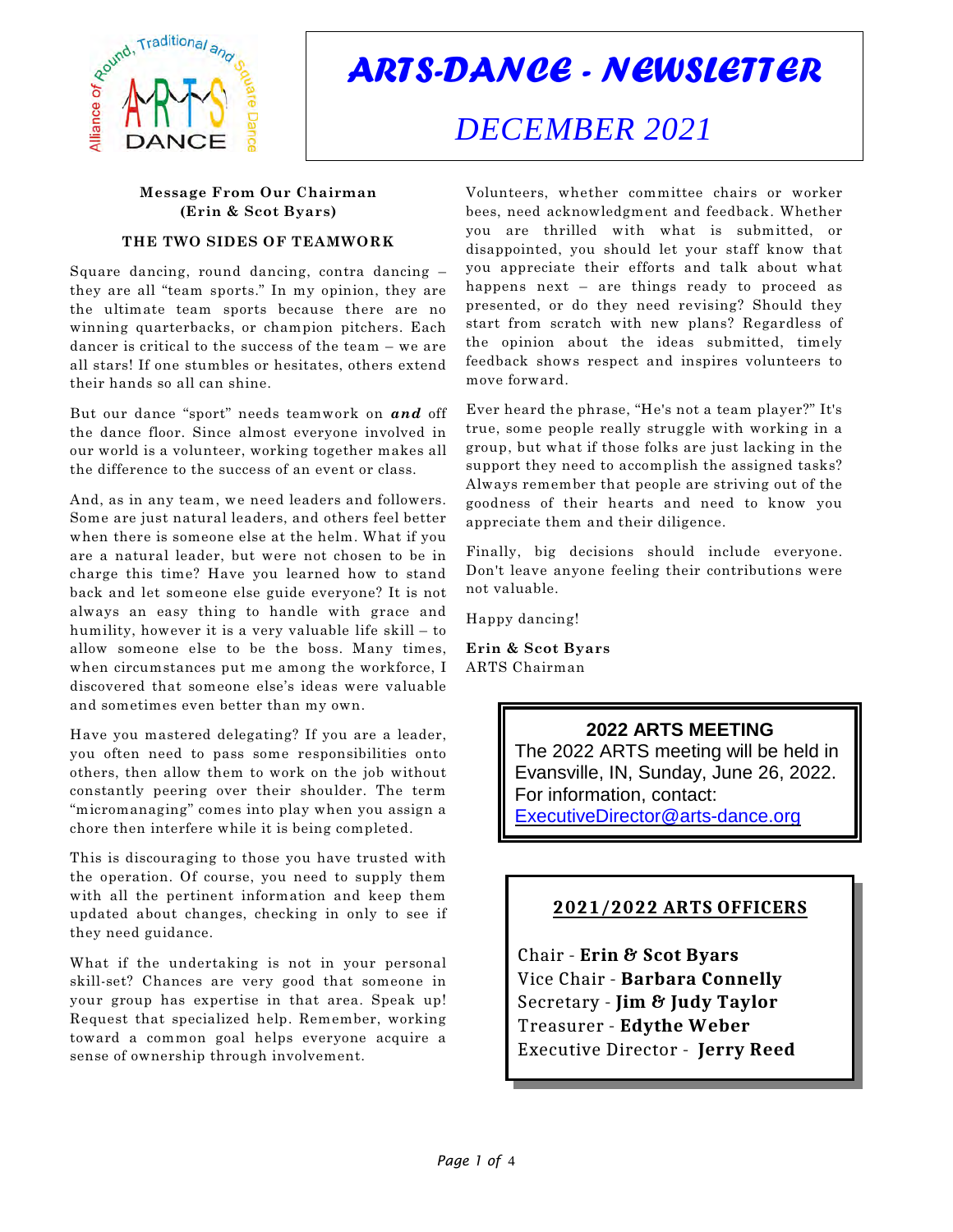#### **ARTS BOARD**

#### **(Background & Recent Changes)**

The ARTS brings together the major dance organizations in the USA. Our goal is to revitalize our activity and educate the public on the multiple benefits of dancing. Quite simply, we have this wonderful, healthful, and fun activity, but with so much competition with other leisure pursuits, we need to figure out the best way to bring more people into it.

There are currently nine Members of the ARTS Board. These organizations include:

- 1) All Join Hands Foundation, Ltd
- 2) International Association of Gay Square Dance Clubs – (IAGSDC)
- 3) National Square Dance Campers Association (NSDCA)
- 4) National Executive Committee of the National Square Dance Convention - (NEC)
- 5) The International Association of Round Dance Teachers – (ROUNDALAB)
- 6) The International Association of Square Dance Callers – (CALLERLAB)
- 7) The International Organization of Contra Dance Leaders - (CONTRALAB)
- 8) United Square Dancers of America (USDA)
- 9) USAWest Square Dance Convention Policy Board  $-$  (<sup>USA</sup>West)

A complete list of Officers & Board Members (with email) is included in the newsletter. If you have questions or concerns you believe the Board should discuss, please contact the representative for your organization or our Executive Director, **Jerry Reed**: [ExecutiveDirector@arts-dance.org](mailto:ExecutiveDirector@arts-dance.org) .

All Member organizations maintain their independence and concentrate on their individual goals and missions. Each member has an equal voice in the decisions of The ARTS and is encouraged to provide the views and input from their organization. The true beauty of the alliance is its ability to increase the cooperation among the Member organizations. The ARTS has been able to bring together the varied dance forms to work toward the common goal of increasing the public's awareness of the activity and to increase the number of dancers.

We are sad to report the Single Square Dancers USA (SSDUSA) recently voted to disband. For years they were an important part of the ARTS. We are disappointed and they will be missed.

#### **MEMBERSHIP & FINANCIAL SUPPORT**

There are several ways to support The ARTS financially. First, you may make a cash donation. We also encourage you to join as an Individual Member at \$25/year per person. We also offer the "\$100 Club"; please consider joining by sending \$100 with the special application. Finally, organizations are encouraged to join as Associate Members at \$100/year.

All Membership categories are added to our electronic mailing list (unless you opt out). Members receive periodic mailing including requests to submit agenda items for the annual meeting, copy of the agenda and approved minutes, the newsletter, Ask ARTS articles, and other mailings of interest to the dancing community.

All donations and Memberships provide financial support to allow the organization to continue the work of our goal to increase the number of dancers.

More information and applications are available on our web site: [www.ARTS-Dance.org](http://www.ARTS-Dance.org)

Online payments are available OR download the appropriate application and mail to:

ARTS-Dance – 1316 Middlebrook Drive – Liberty, Missouri 64068-1941

> *Someone asked me, if I were stranded on a desert island what book would I bring ..... "How To Build A Boat" - Steven Wright -*

#### **"ADD A BUCK" FUND RAISER PROGRAM**

The purpose of this program is to encourage organizations hosting festivals and conventions to voluntarily add and collect a small additional amount, where the dancers agree to do so, as a donation to ARTS-Dance. Each dancer would agree to add \$1.00 to the cost for a festival or convention. The hosting organization would send the donation to the ARTS.

Details, including information and forms are available on the ARTS web site: [www.ARTS-Dance.Org](http://www.ARTS-Dance.Org)

Please visit the site and click on "ARTS Add A Buck Program" If you have questions or concerns, please contact our Executive Director, **Jerry Reed**: [ExecutiveDirector@arts-dance.org](mailto:ExecutiveDirector@arts-dance.org)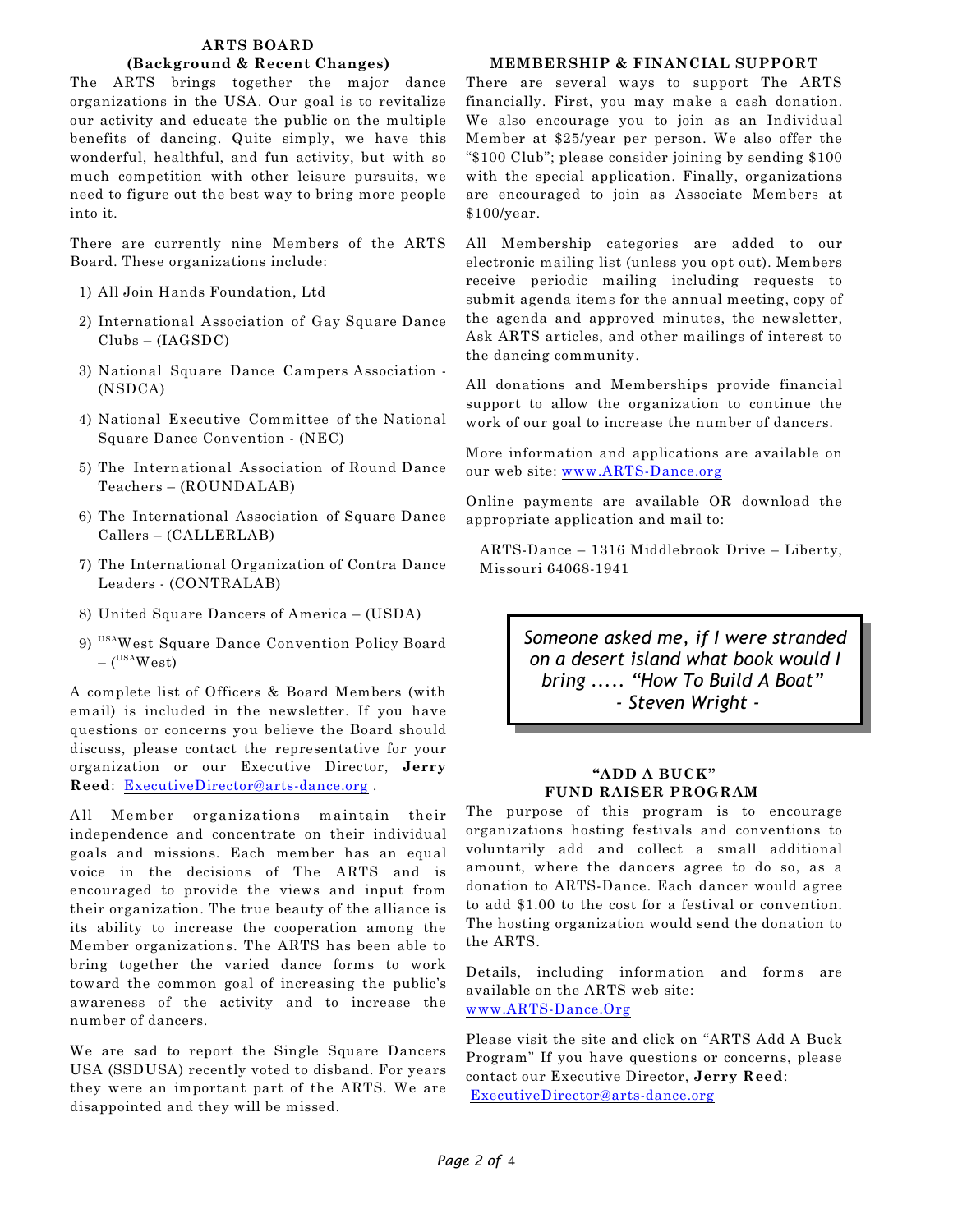#### **Video Promotion Project (TV and Online)**

As we have reported in past issues, online social media has proven to be an effective way to distribute information. The ARTS and others have discussed a project to produce short videos which would be compatible to post online and for TV broadcast to support marketing & promotion.

The ARTS has agreed to support this project and **Michael Streby** has agreed to take the lead for production. The plan is for the videos to be designed to provide information about why the public should learn to square dance and how to find lessons or dance locations.

We are pleased to report the project is on track and is estimated for completion later this year. The videos will be scripted to include actual healthrelated data. There are plans for doctors to discuss the many health benefits of dancing. **Mike Hogan** has agreed to host/narrate the video.

Michael reports the purpose/goal of the project is to create 90-second to 2-minute videos to be posted on line. These videos would also be compatible for TV broadcast. The plan also includes paying to market to our demographic target which is 55-75-year olds. Apparently, the cost can be limited to pay only for actual downloads/views. One of the goals is to get VERY wide exposure to the videos, especially the non-dancing public. The estimate is that the project will be completed and online before the  $71<sup>st</sup>$  NSDC in June 2022.

This project will require considerable funding. We ask ALL dancers, callers, cuers, and others to consider either a cash donation earmarked for this project OR one of the other donation possibilities.

If you would like to help, contact **Jerry Reed**: [ExecutiveDirector@arts-dance.org](mailto:ExecutiveDirector@arts-dance.org)

#### **DANCING AND COVID-19**

The COVID-19 pandemic devastated the entire world. Almost all dancing in the USA stopped shortly after the pandemic hit the country. The hardest hit were Square and Contra Dancing, Primarily due to social distance requirements. As guidelines became clear, several Round Dance clubs got back to dancing. They were able to meet the various requirements much more easily than Square and Contra clubs.

At this time a great number of Square and Contra clubs have restarted dancing. We note several major events are scheduled during 2022.

We are VERY encouraged with the positive reports we are hearing. We believe dancing WILL return to normal. The challenge now is to publicize our dance events and encourage ALL dancers to rejoin the activity.

We wish you the best in your efforts to get you club back to dancing.

#### **ARTS ELECTRONIC MAILING LIST**

We maintain an electronic mailing list for distribution of information to the dance community. These mailings include general or special interest topics.

We are looking for Email Tree Contacts through out the activity.

If you would like to help, contact **Jerry Reed**: [ExecutiveDirector@arts-dance.org](mailto:ExecutiveDirector@arts-dance.org)

#### **DO YOU SHOP AMAZON?** *WHY NOT DONATE TO THE ARTS AT THE SAME TIME?*

The ARTS has been approved to receive donations through the Amazon Smile web site. The following are features of this donation program:

#### *You shop and Amazon Donates -*

AmazonSmile donates 0.5% of the price of your eligible AmazonSmile purchases to the charitable organization of your choice.

AmazonSmile is the same Amazon you know. Same products, same prices, same service. Support The ARTS by doing your shopping at <https://smile.amazon.com>

#### **EDUCATION GRANT PROGRAM**

Our Educational Grant Program encourages dance organizations to conduct Educational Seminars. In addition to the other topics, the seminars MUST include information about. A Grant of up to \$200.00 (or up to 50% of the costs, whichever is less) is available to cover the costs to present a seminar.

To apply for a grant, download and complete the Educational Grant Application, available at [www.arts-dance.org](http://www.arts-dance.org) send the completed form to ARTS Executive Director, **Jerry Reed** 4461 Stack Blvd, Apt D-231, Melbourne, FL 32901 OR Email - [ExecutiveDirector@arts-dance.org](mailto:ExecutiveDirector@arts-dance.org)

The completed application must be received at least 60 days prior to the event.

> **What is the difference between ignorance and apathy?** *I DON'T KNOW and I DON'T CARE*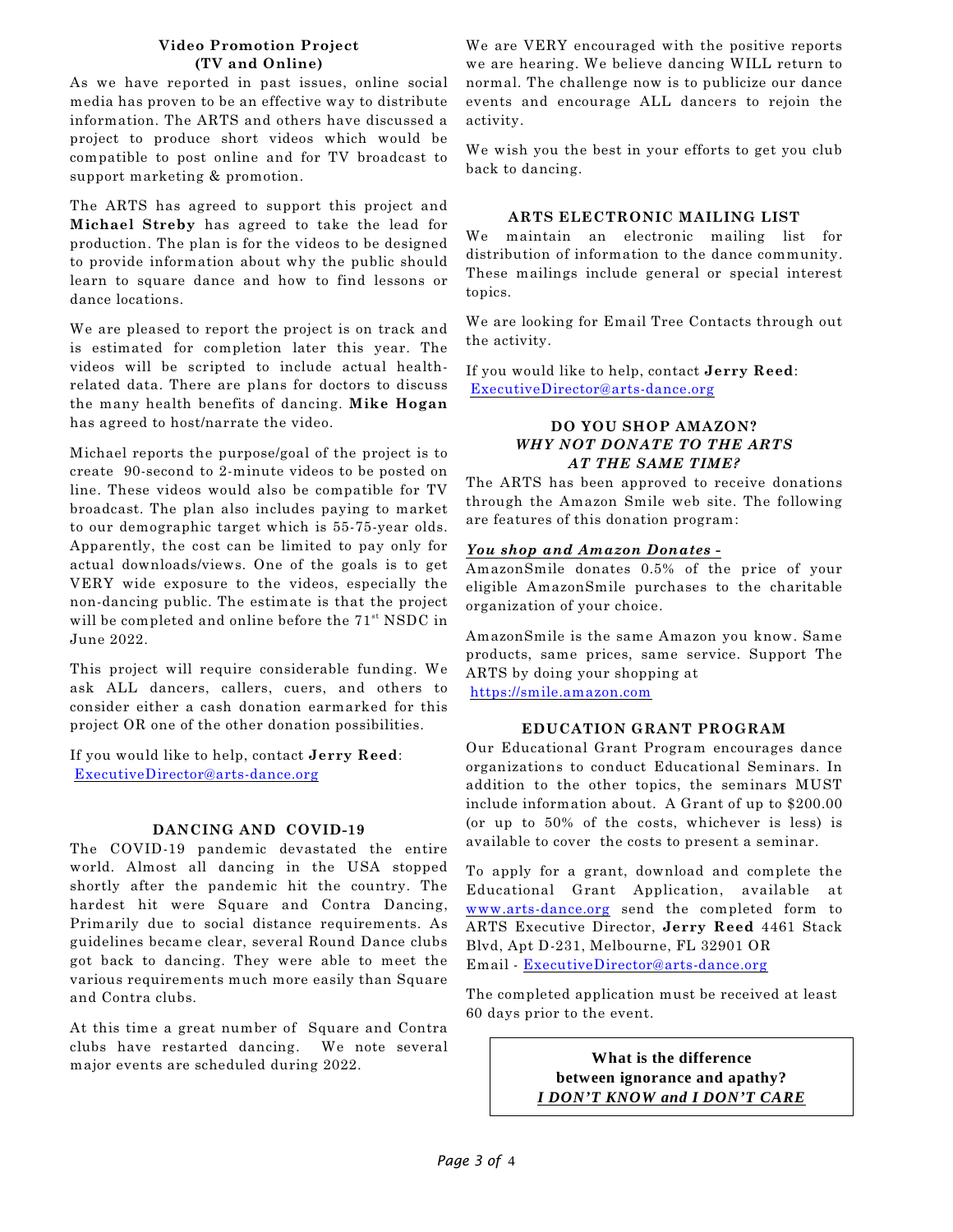#### **PROMOTION/MARKETING MATERIALS**

A major challenge, as dancing is re-starting, is to not only encourage new dancers to join us, but to also encourage existing dancers to return. One purpose of The ARTS is to provide dance clubs and others with promotion materials they can use in their marketing efforts. Several sample ads are available through the ARTS office, Email - [ExecutiveDirector@arts-dance.org](mailto:ExecutiveDirector@arts-dance.org) Please contact **Jerry Reed** and request the materials for use by your club as you determine is best to publicize new classes. These ads are available to ANY group free of charge.

We thank **Erin Byars** for her work to create these ads. She used a formula for advertising that was sent out by **Nasser Shukayr**. He has reviewed these ads and approves.

There are several versions of each of four ads:

1. Email version (sample) -- the sample version gives an example of how the groups information could be placed on the ad.

2. JPEGs. This version is also suitable for posting on social networks such as FaceBook

3. Print version (sample) -- this version is designed to print two half-size flyers on 8.5 x 11

4. Print version -- the 2-up print version with space for individual group information

5. Print version BW (sample) -- same as #3 in black and white

6. Print version BW -- same as #4 in black and white

Enjoy

#### **NEWS ABOUT THE LIVE LIVELY SQUARE DANCE PROMOTION**

We're starting to pick up where square dancing left off, about one and one half years ago! The website is still up, being updated as we go along. There is not much new news, just a recap and some reminders of what the Live Lively - Square Dance slogan and logo are all about:

Back in late 2014, The ARTS Board voted to have a new "brand" to use in marketing to the non-dancer. A "Re-Imaging Dance Program" began, and the slogan and logo were created---"Live Lively – Square Dance". Look for the beginnings on the website's home page: http://ReimagingSquareDance.com.

The Re-Image Committee is continuing to offer several promotion items suitable for gifts and marketing efforts. If you are interested in more information, please contact **Jim & Judy Taylor** phone (303) 795-3278; or Email: [jimta1@msn.com](mailto:jimta1@msn.com)

#### **2022 BOARD MEMBER EVENTS**

Each year several of the ARTS Board Member Organizations host various dance events and meetings. A list of the events in 2022 is included.

For more information for a specific event, please contact the Board representative listed later in this newsletter.

#### **ARTS TRI-FOLD BROCHURE**

Looking for information about The ARTS? The ARTS TRI-FOLD BROCHURE provides details of the ARTS including Member organizations and some of the significant accomplishments.

Please take a look at the Tri-Fold. Click on "ARTS Information Tri-Fold and Membership Form" on the ARTS Web Site:

<http://www.arts-dance.org/>

### **DANCING FACT SHEET**

The focus of the FACT SHEET is to help those who deal with the media to inform them of what the dancers know full well - this is a terrific activity with multiple benefits. Included is a time line of major events in the dance activity from the 1400s - 1500s to 2021.

Please take a look at the Fact Sheet. Click on "Dance Fact Sheet" on the ARTS Web Site: <http://www.arts-dance.org/>

> The difference between stupidity and genius is that genius has limits - Albert Einstein -

If you have ideas or suggestions for improving the activity OR recruiting more dancers, contact our Executive Director **Jerry Reed** at: [ExecutiveDirector@arts-dance.org](mailto:ExecutiveDirector@arts-dance.org)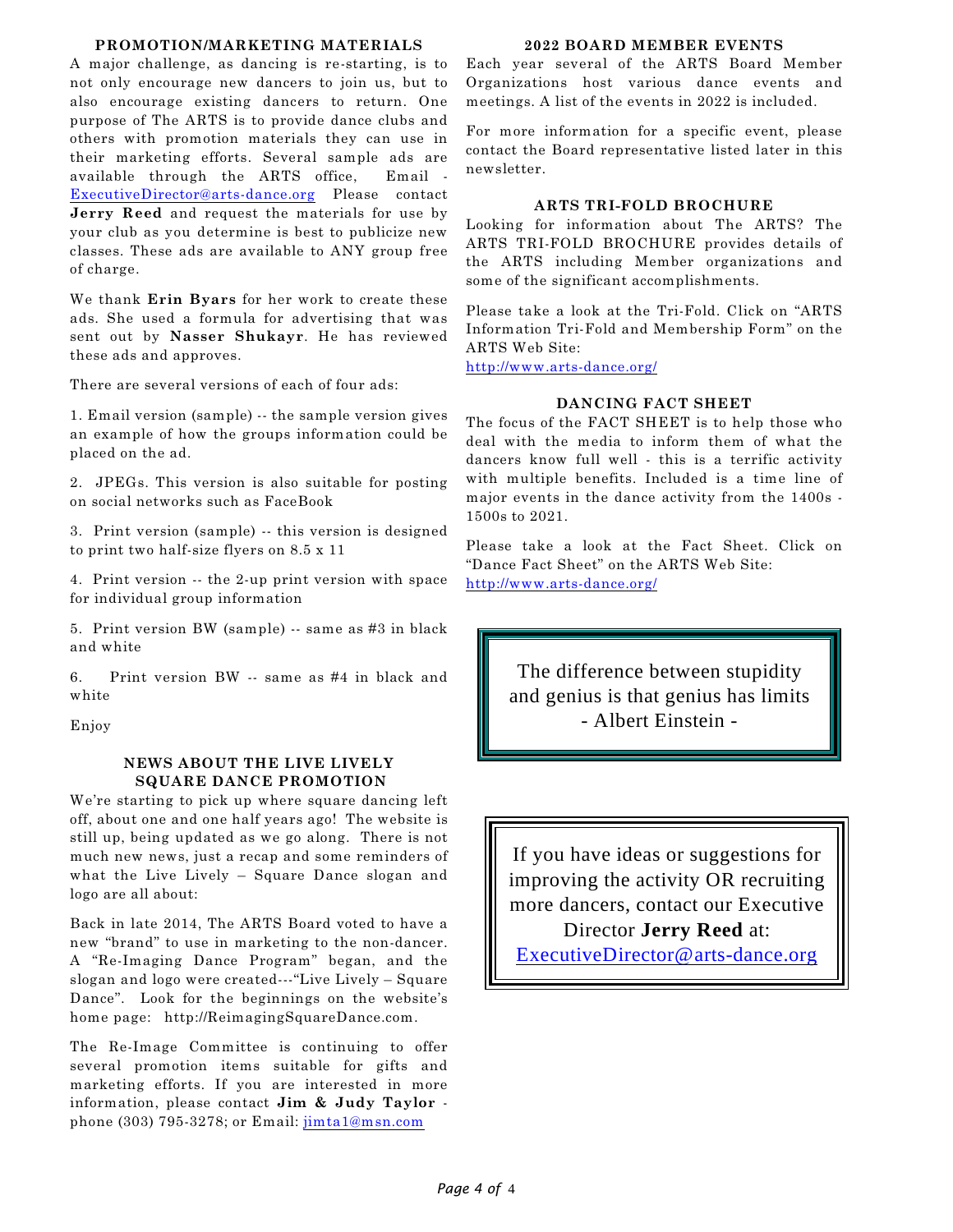#### **ARTS-DANCE GOVERNING BOARD OFFICERS & BOARD MEMBERS (November, 2021)**

#### **OFFICERS (2021 - 2022) -**

Chair - Scot & Erin Byars - Email: [cuer4dance@yahoo.com](mailto:cuer4dance@yahoo.com) Vice Chair - Barbara Connely - Email: [touchwright@juno.com](mailto:touchwright@juno.com) Secretary - Jim & Judy Taylor - Email: [jimta1@msn.com](mailto:jimta1@msn.com) Treasurer - Edythe Weber - Email: [eweber10@kc.rr.com](mailto:eweber10@kc.rr.com) ARTS Executive Director - Jerry Reed - Email: [DirectorARTS@aol.com](mailto:DirectorARTS@aol.com)

#### **BOARD MEMBERS -**

- All Join Hands Foundation, Ltd Gordon Macaw - Email: [info@alljoinhands.org](mailto:info@alljoinhands.org)
- International Association of Gay Square Dance Clubs (IAGSDC) Gordon Macaw - Email: [gordon@gordonmacaw.com](mailto:gordon@gordonmacaw.com)
- The International Association of Round Dance Teachers (ROUNDALAB) Paul Connelly - Email - [dancerman2005@gmail.com](mailto:dancerman2005@gmail.com)
- The International Association of Square Dance Callers (CALLERLAB) Besty Gotta - Email: [gottahavearts@optonline.net](mailto:gottahavearts@optonline.net)
- The International Organization of Contra Dance Leaders (CONTRALAB) Dottie Welch - Email: [dwelch@eastlink.ca](mailto:dwelch@eastlink.ca)
- National Executive Committee of the National Square Dance Convention (NEC) Louis and Angie McClure - Email: [l-amcclure@charter.net](mailto:l-amcclure@charter.net)
- National Square Dance Campers Association (NSDCA) Barbara Connely - Email: [touchwright@juno.com](mailto:touchwright@juno.com)
- usaWest Square Dance Convention Policy Board (USAWest) Jim Maczko - Email: [jmaczko@san.rr.com](mailto:jmaczko@san.rr.com)
- United Square Dancers of America (USDA) Ed and Lynda Willis - Email: [eandlwillis@gmail.com](mailto:eandlwillis@gmail.com)